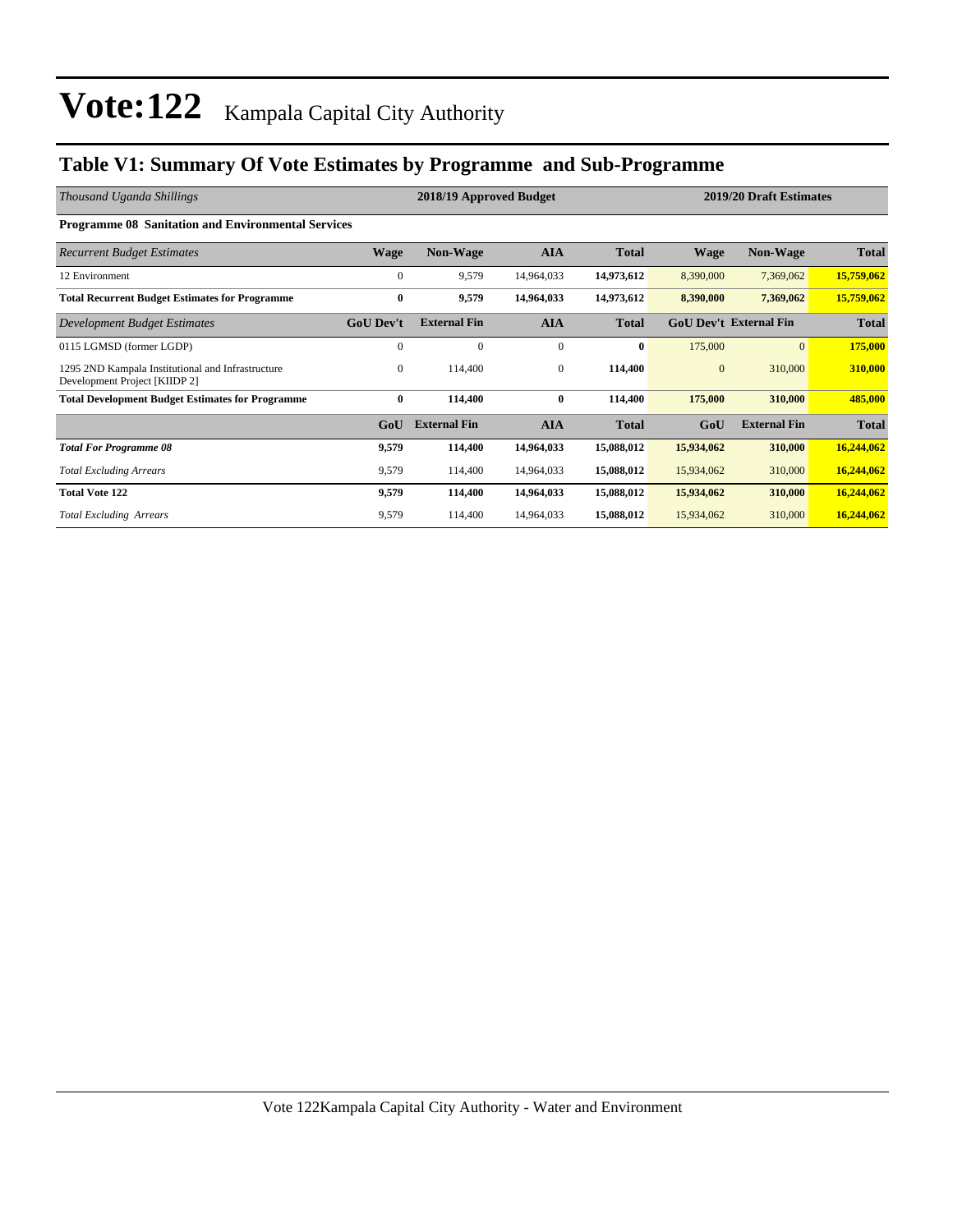### **Table V2: Summary Vote Estimates by Item**

| Thousand Uganda Shillings                                |          | 2018/19 Approved Budget |              | 2019/20 Draft Estimates |            |                     |              |
|----------------------------------------------------------|----------|-------------------------|--------------|-------------------------|------------|---------------------|--------------|
|                                                          | GoU      | <b>External Fin</b>     | <b>AIA</b>   | <b>Total</b>            | GoU        | <b>External Fin</b> | <b>Total</b> |
| <b>Employees, Goods and Services (Outputs Provided)</b>  | 9,579    | $\bf{0}$                | 14,964,033   | 14,973,612              | 15,934,062 | 310,000             | 16,244,062   |
| 211101 General Staff Salaries                            | 0        | $\bf{0}$                | 8,390,465    | 8,390,465               | 8,390,000  | $\bf{0}$            | 8,390,000    |
| 221001 Advertising and Public Relations                  | 0        | $\bf{0}$                | $\mathbf{0}$ | 0                       | 60,000     | $\mathbf{0}$        | 60,000       |
| 221002 Workshops and Seminars                            | 0        | $\bf{0}$                | 159,185      | 159,185                 | 158,000    | $\bf{0}$            | 158,000      |
| 224004 Cleaning and Sanitation                           | 0        | $\bf{0}$                | 805,000      | 805,000                 | 885,000    | $\mathbf{0}$        | 885,000      |
| 224005 Uniforms, Beddings and Protective Gear            | $\bf{0}$ | $\bf{0}$                | 300,000      | 300,000                 | 210,000    | $\mathbf{0}$        | 210,000      |
| 225001 Consultancy Services- Short term                  | 9,579    | $\bf{0}$                | $\bf{0}$     | 9,579                   | 9,579      | 310,000             | 319,579      |
| 227004 Fuel, Lubricants and Oils                         | 0        | $\bf{0}$                | 2,219,000    | 2,219,000               | 3,031,100  | $\bf{0}$            | 3,031,100    |
| 228001 Maintenance - Civil                               | 0        | $\bf{0}$                | 150,000      | 150,000                 | 175,000    | $\bf{0}$            | 175,000      |
| 228003 Maintenance – Machinery, Equipment &<br>Furniture | 0        | $\bf{0}$                | $\bf{0}$     | $\bf{0}$                | 50,000     | $\bf{0}$            | 50,000       |
| 228004 Maintenance – Other                               | 0        | $\bf{0}$                | 2,940,383    | 2,940,383               | 2,965,383  | $\bf{0}$            | 2,965,383    |
| <b>Investment</b> (Capital Purchases)                    | 0        | 114,400                 | $\bf{0}$     | 114,400                 | $\bf{0}$   | $\mathbf{0}$        | $\mathbf{0}$ |
| 312212 Medical Equipment                                 | 0        | 114,400                 | $\bf{0}$     | 114,400                 | $\bf{0}$   | $\mathbf{0}$        | $\mathbf{0}$ |
| <b>Grand Total Vote 122</b>                              | 9,579    | 114.400                 | 14,964,033   | 15,088,012              | 15,934,062 | 310,000             | 16,244,062   |
| <b>Total Excluding Arrears</b>                           | 9,579    | 114,400                 | 14,964,033   | 15,088,012              | 15,934,062 | 310,000             | 16,244,062   |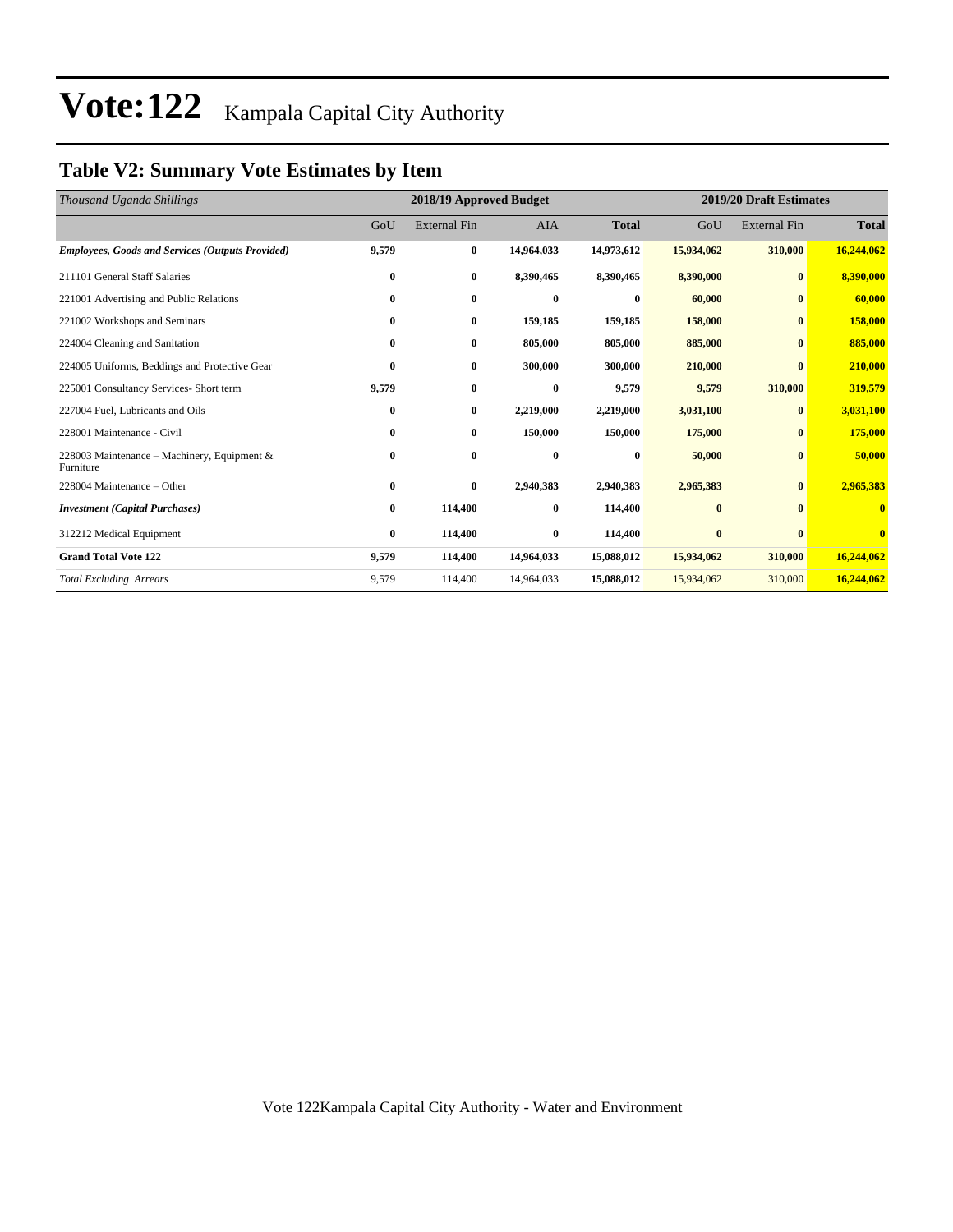### **Table V3: Detailed Estimates by Programme, Sub Programme, Output and Item**

#### *Programmme 08 Sanitation and Environmental Services*

*Recurrent Budget Estimates*

#### **SubProgramme 12 Environment**

| Thousand Uganda Shillings                             | 2018/19 Approved Budget |                |              | 2019/20 Draft Estimates |              |              |              |
|-------------------------------------------------------|-------------------------|----------------|--------------|-------------------------|--------------|--------------|--------------|
| <b>Outputs Provided</b>                               | Wage                    | Non Wage       | <b>AIA</b>   | <b>Total</b>            | Wage         | Non Wage     | <b>Total</b> |
| Output 090801 Policies, Laws and strategy development |                         |                |              |                         |              |              |              |
| 211101 General Staff Salaries                         | $\mathbf{0}$            | $\overline{0}$ | 8,390,465    | 8,390,465               | 8,390,000    | $\mathbf{0}$ | 8,390,000    |
| 221001 Advertising and Public Relations               | $\mathbf{0}$            | $\overline{0}$ | $\Omega$     | $\mathbf{0}$            | $\mathbf{0}$ | 60,000       | 60,000       |
| 221002 Workshops and Seminars                         | $\mathbf{0}$            | $\overline{0}$ | 159,185      | 159,185                 | $\mathbf{0}$ | 158,000      | 158,000      |
| 224004 Cleaning and Sanitation                        | $\mathbf{0}$            | $\overline{0}$ | 805,000      | 805,000                 | $\mathbf{0}$ | 885,000      | 885,000      |
| 224005 Uniforms, Beddings and Protective Gear         | $\mathbf{0}$            | $\overline{0}$ | 300,000      | 300,000                 | $\mathbf{0}$ | 210,000      | 210,000      |
| 225001 Consultancy Services- Short term               | $\mathbf{0}$            | 9,579          | $\mathbf{0}$ | 9,579                   | $\mathbf{0}$ | 9,579        | 9,579        |
| 227004 Fuel, Lubricants and Oils                      | $\mathbf{0}$            | $\mathbf{0}$   | 2,219,000    | 2,219,000               | $\mathbf{0}$ | 3,031,100    | 3,031,100    |
| 228001 Maintenance - Civil                            | $\Omega$                | $\mathbf{0}$   | 150,000      | 150,000                 | $\mathbf{0}$ | 50,000       | 50,000       |
| 228004 Maintenance – Other                            | $\mathbf{0}$            | $\mathbf{0}$   | 2,940,383    | 2,940,383               | $\mathbf{0}$ | 2,965,383    | 2,965,383    |
| <b>Total Cost of Output 01</b>                        | 0                       | 9,579          | 14,964,033   | 14,973,612              | 8,390,000    | 7,369,062    | 15,759,062   |
| <b>Total Cost Of Outputs Provided</b>                 | $\bf{0}$                | 9,579          | 14,964,033   | 14,973,612              | 8,390,000    | 7,369,062    | 15,759,062   |
| <b>Total Cost for SubProgramme 12</b>                 | $\bf{0}$                | 9,579          | 14,964,033   | 14,973,612              | 8,390,000    | 7,369,062    | 15,759,062   |
| <b>Total Excluding Arrears</b>                        | $\mathbf{0}$            | 9,579          | 14,964,033   | 14,973,612              | 8,390,000    | 7,369,062    | 15,759,062   |
| <b>Development Budget Estimates</b>                   |                         |                |              |                         |              |              |              |

### **Project 0115 LGMSD (former LGDP)**

| Thousand Uganda Shillings                             | 2018/19 Approved Budget       |              |              |              | 2019/20 Draft Estimates       |                       |              |
|-------------------------------------------------------|-------------------------------|--------------|--------------|--------------|-------------------------------|-----------------------|--------------|
| <b>Outputs Provided</b>                               | <b>GoU Dev't External Fin</b> |              | <b>AIA</b>   | <b>Total</b> | <b>GoU</b> Dev't External Fin |                       | <b>Total</b> |
| Output 090801 Policies, Laws and strategy development |                               |              |              |              |                               |                       |              |
| 228001 Maintenance - Civil                            | $\Omega$                      | $\mathbf{0}$ | $\Omega$     | $\mathbf{0}$ | 125,000                       | $\vert 0 \vert$       | 125,000      |
| 228003 Maintenance – Machinery, Equipment & Furniture | $\Omega$                      | $\mathbf{0}$ | $\Omega$     | $\bf{0}$     | 50,000                        | $\vert 0 \vert$       | 50,000       |
| Total Cost Of Output 090801                           | $\theta$                      | 0            | 0            | 0            | 175,000                       | $\boldsymbol{\theta}$ | 175,000      |
| <b>Total Cost for Outputs Provided</b>                | $\Omega$                      | $\mathbf{0}$ | $\Omega$     | $\bf{0}$     | 175,000                       | $\vert 0 \vert$       | 175,000      |
| <b>Total Cost for Project: 0115</b>                   | $\Omega$                      | $\Omega$     | $\Omega$     | $\mathbf{0}$ | 175,000                       | $\vert 0 \vert$       | 175,000      |
| <b>Total Excluding Arrears</b>                        | $\Omega$                      | $\mathbf{0}$ | $\mathbf{0}$ | $\bf{0}$     | 175,000                       | $\vert 0 \vert$       | 175,000      |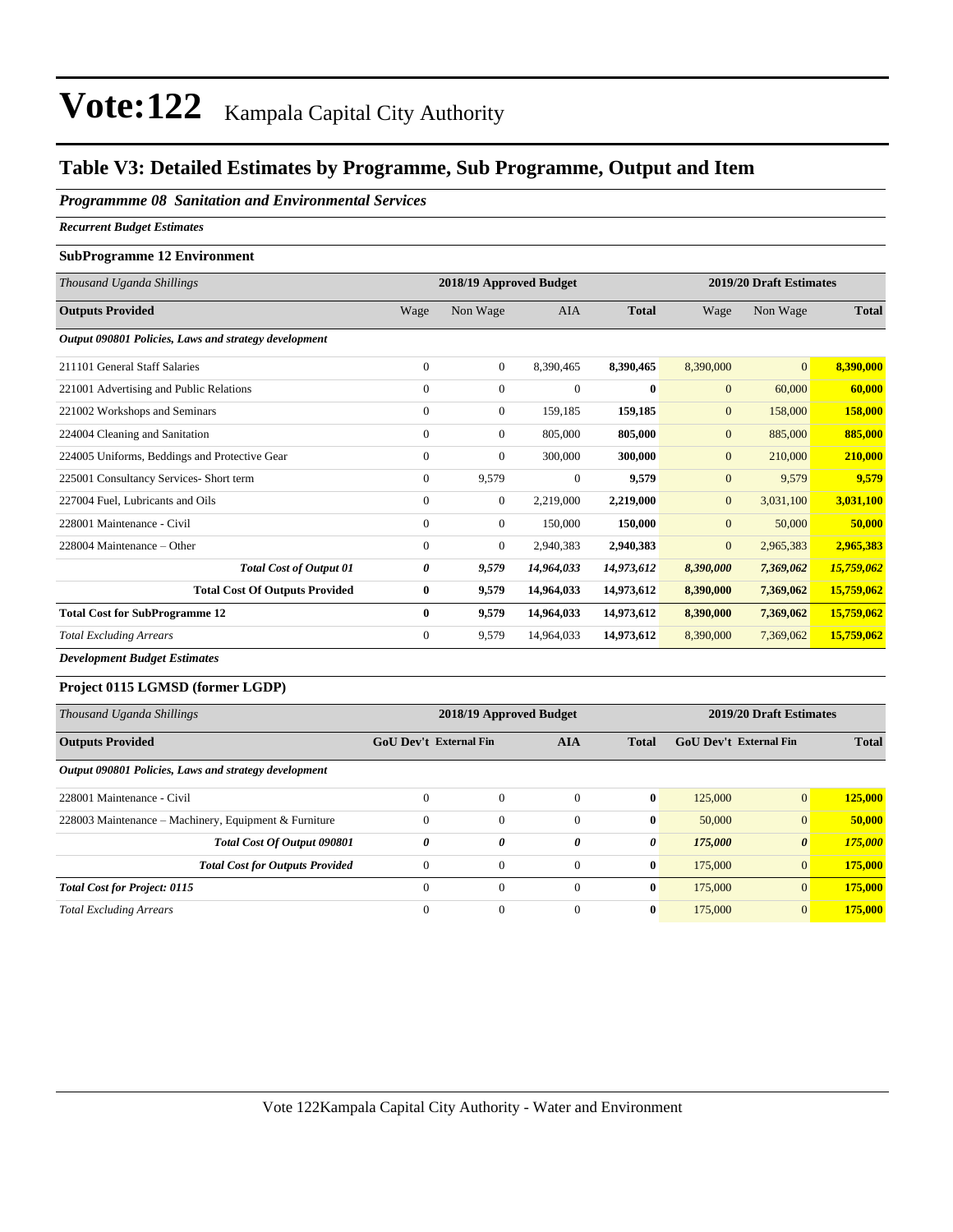| TT0JCG 1275 21\D IXampaia Institutional and Initiastructure Development IT0JCG   IXIIDT 2 |                                             |                               |                |                               |                               |                       |                       |
|-------------------------------------------------------------------------------------------|---------------------------------------------|-------------------------------|----------------|-------------------------------|-------------------------------|-----------------------|-----------------------|
| Thousand Uganda Shillings                                                                 |                                             | 2018/19 Approved Budget       |                | 2019/20 Draft Estimates       |                               |                       |                       |
| <b>Outputs Provided</b>                                                                   | <b>GoU Dev't External Fin</b><br><b>AIA</b> |                               | <b>Total</b>   | <b>GoU Dev't External Fin</b> |                               | <b>Total</b>          |                       |
| Output 090801 Policies, Laws and strategy development                                     |                                             |                               |                |                               |                               |                       |                       |
| 225001 Consultancy Services- Short term                                                   | $\overline{0}$                              | $\mathbf{0}$                  | $\overline{0}$ | $\bf{0}$                      | $\mathbf{0}$                  | 310,000               | 310,000               |
| Total Cost Of Output 090801                                                               | 0                                           | 0                             | 0              | 0                             | $\boldsymbol{\theta}$         | 310,000               | 310,000               |
| <b>Total Cost for Outputs Provided</b>                                                    | $\overline{0}$                              | $\mathbf{0}$                  | $\mathbf{0}$   | $\bf{0}$                      | $\mathbf{0}$                  | 310,000               | 310,000               |
| <b>Capital Purchases</b>                                                                  |                                             | <b>GoU Dev't External Fin</b> | <b>AIA</b>     | <b>Total</b>                  | <b>GoU Dev't External Fin</b> |                       | <b>Total</b>          |
| Output 090877 Purchase of Specialised Machinery and Equipment                             |                                             |                               |                |                               |                               |                       |                       |
| 312212 Medical Equipment                                                                  | $\overline{0}$                              | 114,400                       | $\overline{0}$ | 114,400                       | $\mathbf{0}$                  | $\overline{0}$        | $\bf{0}$              |
| <b>Total Cost Of Output 090877</b>                                                        | 0                                           | 114,400                       | 0              | 114,400                       | $\boldsymbol{\theta}$         | $\boldsymbol{\theta}$ | $\boldsymbol{\theta}$ |
| <b>Total Cost for Capital Purchases</b>                                                   | $\overline{0}$                              | 114,400                       | $\overline{0}$ | 114,400                       | $\mathbf{0}$                  | $\Omega$              | $\bf{0}$              |
| <b>Total Cost for Project: 1295</b>                                                       | $\Omega$                                    | 114,400                       | $\Omega$       | 114,400                       | $\mathbf{0}$                  | 310,000               | 310,000               |
| <b>Total Excluding Arrears</b>                                                            | $\overline{0}$                              | 114,400                       | $\overline{0}$ | 114,400                       | $\mathbf{0}$                  | 310,000               | 310,000               |
|                                                                                           | GoU                                         | <b>External Fin</b>           | <b>AIA</b>     | <b>Total</b>                  | GoU                           | <b>External Fin</b>   | <b>Total</b>          |
| <b>Total Cost for Programme 08</b>                                                        | 9,579                                       | 114,400                       | 14,964,033     | 15,088,012                    | 15,934,062                    | 310,000               | 16,244,062            |
| <b>Total Excluding Arrears</b>                                                            | 9,579                                       | 114,400                       | 14,964,033     | 15,088,012                    | 15,934,062                    | 310,000               | 16,244,062            |
|                                                                                           | GoU                                         | <b>External Fin</b>           | <b>AIA</b>     | <b>Total</b>                  | GoU                           | <b>External Fin.</b>  | <b>Total</b>          |
| <b>Grand Total for Vote 122</b>                                                           | 9,579                                       | 114,400                       | 14,964,033     | 15,088,012                    | 15,934,062                    | 310,000               | 16,244,062            |
| <b>Total Excluding Arrears</b>                                                            | 9,579                                       | 114,400                       | 14,964,033     | 15,088,012                    | 15,934,062                    | 310,000               | 16,244,062            |

#### **Project 1295 2ND Kampala Institutional and Infrastructure Development Project [KIIDP 2]**